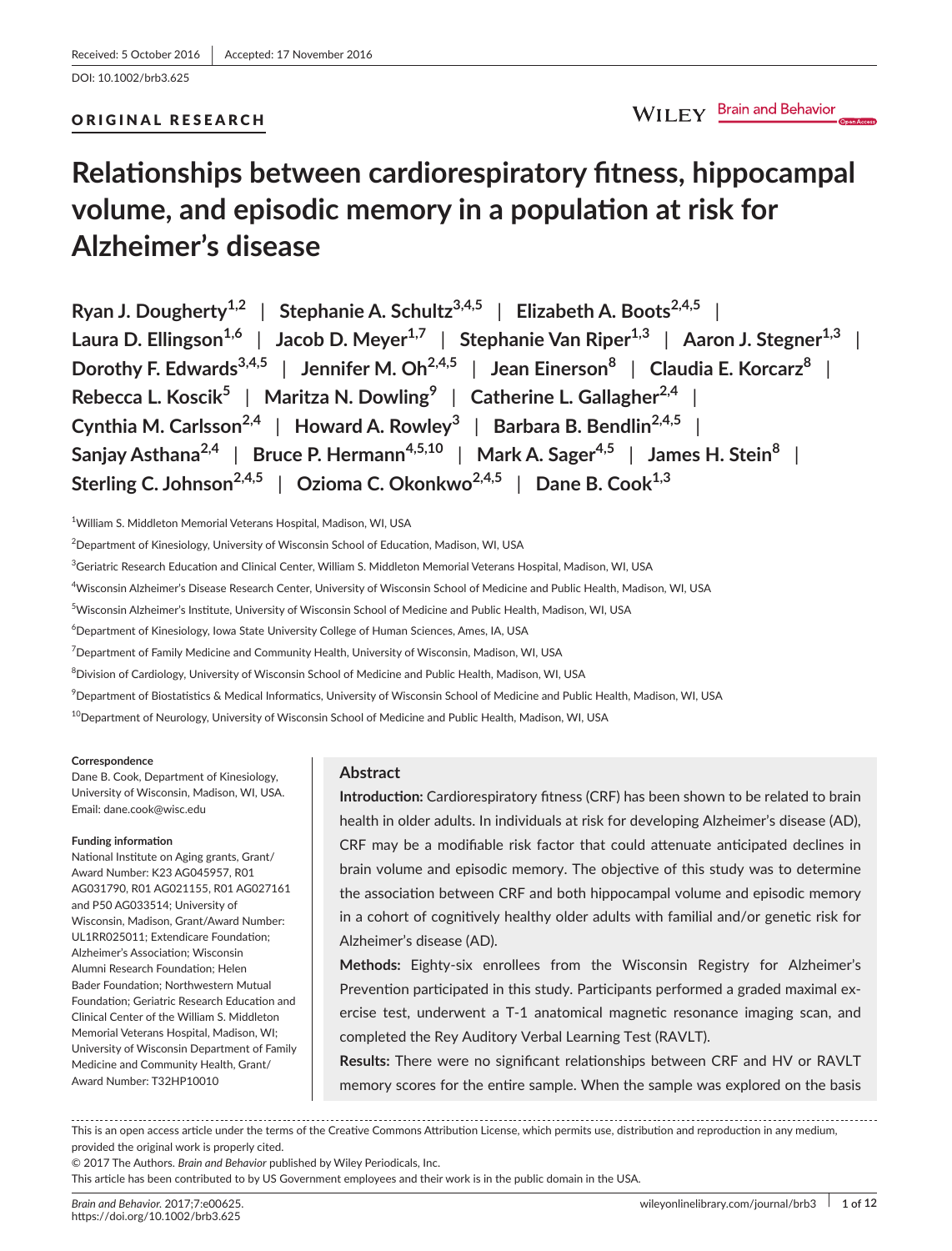of gender, CRF was significantly associated with hippocampal volume for women. For men, significant positive associations were observed between CRF and RAVLT memory scores.

**Summary:** These results suggest that CRF may be protective against both hippocampal volume and episodic memory decline in older adults at risk for AD, but that the relationships may be gender specific.

#### **KEYWORDS**

APOE-e4, cognition, exercise, family history, physical activity

# **1** | **INTRODUCTION**

Alzheimer's disease (AD) currently affects over 5 million Americans, with the incidence projected to climb to 13.5 million by the year 2050 (Barnes & Yaffe, 2011). Individuals with a family history of AD or a genetic predisposition have the greatest likelihood of developing the disease (Duijn et al., 1991; Gatz et al., 2006). There is a critical need to discover treatments to delay disease progression in individuals that are at risk for AD.

The hippocampus plays a crucial role in cognitive processing associated with memory function (Tulving & Markowitsch, 1998), and accelerated atrophy of this region is an early feature of AD (Jack et al., 2000). Of particular interest is the relationship between hippocampal volume and episodic memory (Kramer et al., 2005; Mormino et al., 2009; Stoub, Rogalski, Leurgans, Bennett, & deToledo-Morrell, 2010). Episodic memory is one of the initial cognitive domains to decline with age (Nilsson, 2003; Schaie, 1994) and is dependent on the hippocampus for both memory formation and consolidation (Henson, 2005; Kirwan & Stark, 2004; Tulving & Markowitsch, 1998). These data suggest that preserving hippocampal volume may be critical for maintaining cognitive health and potentially delaying AD in older adulthood. However, to date, the relationship between hippocampal volume and episodic memory is equivocal (Chen, Chuah, Sim, & Chee, 2010; Van Petten, 2004).

Available evidence suggests that exercise may benefit both the hippocampus and memory. In animals, exercise enhances hippocampal neurogenesis and memory performance (Nichol, Deeny, Seif, Camaclang, & Cotman, 2009; Olson, Eadie, Ernst, & Christie, 2006; van Praag, Kempermann, & Gage, 1999; van Praag, Shubert, Zhao, & Gage, 2005). Similar results have been reported in human studies, with 12 months of structured exercise increasing hippocampal volume in older, cognitively healthy, sedentary populations (Erickson et al., 2011; Niemann, Godde, & Voelcker-Rehage, 2014). Conversely, cessation from exercise training has been shown to result in decreased blood flow to the hippocampus for master athletes (Alfini et al., 2016). Although this research has demonstrated neurobiological adaptations to chronic exercise training, it is unclear whether changes in cardiorespiratory fitness (CRF) are necessary for these adaptations to manifest.

The relationships between CRF, hippocampal volume, and memory in cognitively healthy older adults without known risk factors for AD are currently unclear. For CRF, the data are equivocal with some

studies reporting significant positive associations between CRF and hippocampal volume (Bugg, Shah, Villareal, & Head, 2012; Erickson et al., 2009), and others not observing such associations (Honea et al., 2009; Niemann et al., 2014; Vidoni, Honea, Billinger, Swerdlow, & Burns, 2012). Differing results may be in part due to the method of obtaining hippocampal volume (e.g., manual tracing, automated segmentation), or the inclusion criteria for a valid  $VO_{2\text{peak}}$  test. Thus, it is important that standardized criteria be employed and adhered to when determining relationships between brain volume and aerobic fitness.

Similarly, the relationship between CRF and episodic memory in older adults also appears to be equivocal. In older adults, CRF has been reported to be positively associated episodic memory (Etnier et al., 2007; Hayes, Forman, & Verfaellie, 2016; Zhu et al., 2014), while others have not observed such associations in similar populations (Bugg et al., 2012; Maass et al., 2015). Moreover, both self-reported physical activity (Pizzie et al., 2014) and estimated fitness (Boots et al., 2014; Freudenberger et al., 2016) have been shown to be positively associated with episodic memory in older adulthood.

It is possible that hippocampal volume may mediate the relationship between CRF and memory performance (Erickson et al., 2009); enhanced CRF may cause an increase in hippocampal volume, which then leads to enhanced memory performance (Erickson et al., 2011). However, here too, the evidence is contradictory. Varma, Chuang, Harris, Tan, and Carlson, (2015) reported a positive association between physical activity and hippocampal volume, but no significant association between physical activity and episodic memory. ten Brinke et al. (2015) reported a negative relationship between hippocampal volume and episodic memory performance following an exercise training intervention.

A clearer picture may emerge by focusing research on older adults with known risk factors for AD, thus reducing some of the heterogeneity that is inherent in elderly populations. Recent evidence suggests that self-reported physical activity is positively associated with both hippocampal volume and memory in men and women at risk for AD (Boots et al., 2014; Okonkwo et al., 2014; Smith, Nielson, Woodard, Seidenberg, & Rao, 2013, 2014). However, whether these findings extend to CRF is unknown. The purpose of this study was to determine the relationship between objectively measured CRF, hippocampal volume, and episodic memory in a cohort of cognitively healthy men and women with familial and/or genetic risk for AD. Based on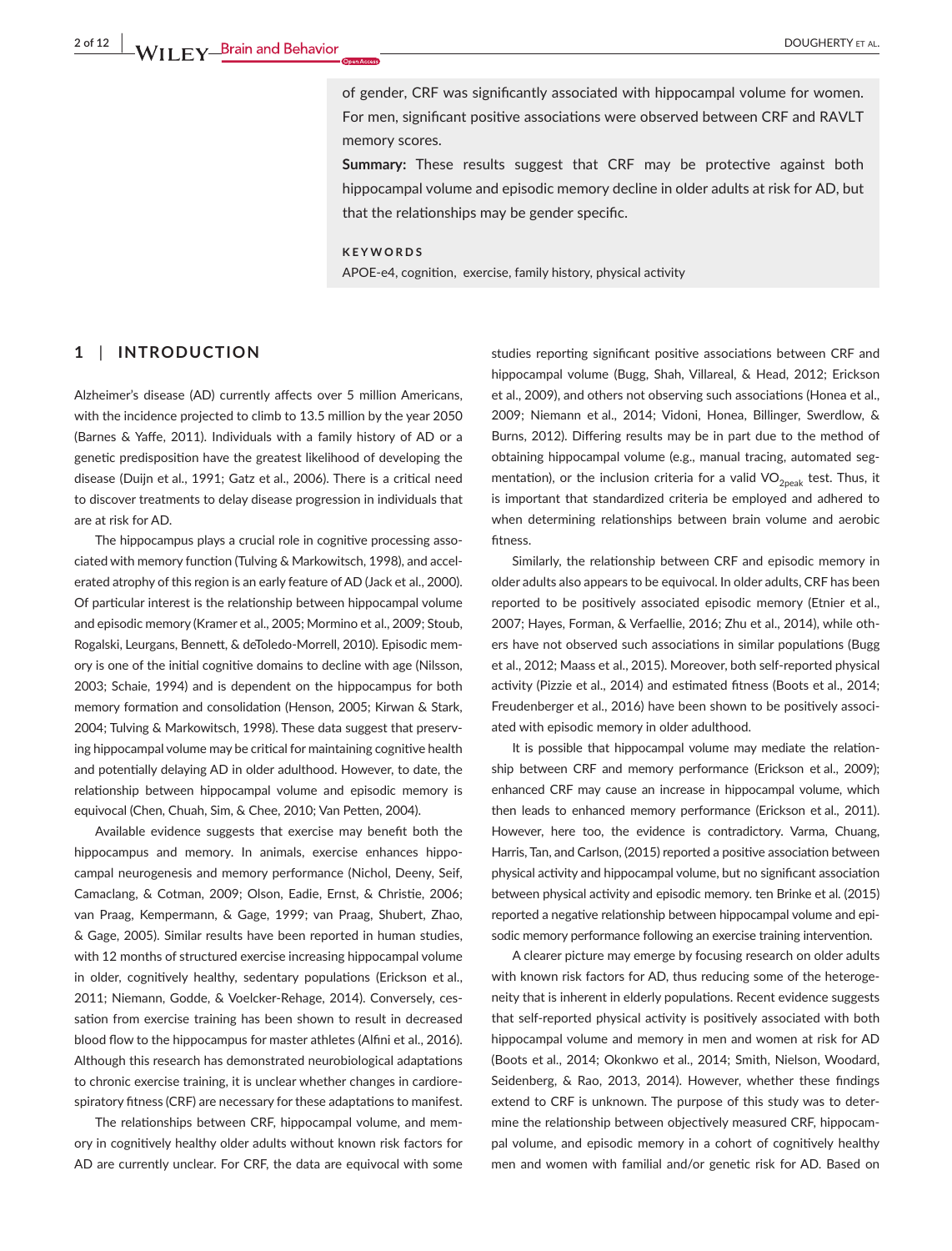data suggesting gender differences between exercise and both hippocampal volume (Varma et al., 2015) and cognition (Colcombe & Kramer, 2003; Middleton, Kirkland, & Rockwood, 2008) that may be explained by altered metabolic effects of exercise (Baker et al., 2010), we also explored potential gender differences within our sample. We hypothesized that CRF would be positively associated with both hippocampal volume and episodic memory. To specifically test the influence of CRF, we employed standardized criteria for the determination of aerobic capacity and only included participants who met these *a priori* set criteria.

# **2** | **MATERIALS AND METHODS**

#### **2.1** | **Participants**

All participants were recruited from the Wisconsin Registry for Alzheimer's Prevention (WRAP). The WRAP is a longitudinal registry composed of more than 1,500 cognitively healthy adults and is enriched for risk factors of AD (Sager, Hermann, & Rue, 2005). WRAP participants are free of major medical conditions (e.g., neurological diseases and psychiatric disorders), and have been deemed safe for neuroimaging procedures as participants undergo waves of testing including neuropsychological evaluations and neuroimaging protocols. For this study, WRAP participants were recruited to participate in a cardiorespiratory fitness test via phone calls and recruitment letters. Estimates for adequate sample size were calculated using G\*Power 3.1 (Faul, Erdfelder, Buchner, & Lang, 2009). Assuming a relatively small effect size (*f* <sup>2</sup> = 0.15; approximately 10% of variance accounted for), level of significance (alpha) = .05, power  $(1-beta) = .8$ , and six predictors for a two-tailed test, the necessary sample size was estimated to be fifty-five. Eighty-six older adults (ages 50–75) were screened, deemed eligible, and agreed to participate in this study. Selection was based on risk for AD and availability of neuropsychological and neuroimaging data. All participants had either a parental family history (FH) of AD or were apolipoprotein epsilon 4 allele (APOE-e4) positive, indicating increased genetic risk for developing AD. Study participants were determined to be cognitively healthy using the Mini-Mental state examination (MMSE  $\geq$  24) and were excluded from fitness testing for any of the following: documented vascular disease, type 1 or 11 diabetes mellitus, severe untreated hypertension (>200/100 mmHg), and the inability to safely walk on a treadmill. Participants were not enrolled in any exercise trials at the time of testing. The University of Wisconsin Institutional Review Board approved all study procedures, and informed consent was obtained from all individual participants.

#### **2.2** | **Cardiorespiratory fitness assessment**

Exercise tests were conducted by a certified exercise physiologist along with a trained exercise specialist following a resting twelvelead electrocardiogram (ECG) assessment. The exercise test was conducted on a motor-driven treadmill using a modified Balke protocol (Balke & Ware, 1959). Comfortable walking speeds were determined during a warm-up period and kept constant for the duration of testing. The majority of participants walked at 3.5 miles per hour. However, if the participant indicated that this speed was uncomfortable, a slower walking speed was chosen. Following a two-minute warm-up at 0% grade, the grade of the treadmill was increased by 2.5% every two minutes until the participant reached volitional exhaustion or indicated they could no longer continue. During the exercise test, oxygen consumption (VO<sub>2</sub>), carbon dioxide production (VCO<sub>2</sub>), minute ventilation (VE), respiratory exchange ratio (RER), and work rate were obtained using a metabolic cart (TrueOne® 2400 Parvomedics, Sandy, UT, USA) and a two-way non-rebreathing mask. Heart rate (HR) was continuously measured through a twelve-channel ECG device (Schiller CS-200 Exercise Stress System, Baar, Switzerland). The system was calibrated using standard procedures within four hours of the exercise test to ensure accuracy.

Peak effort was determined based on American College of Sports Medicine (ACSM) criteria of meeting at least two of the following: (1) RER  $\geq$  1.1, (2) change in VO<sub>2</sub> < 200 ml with an increase in work, (3) rating of perceived exertion (RPE) of 17 or greater (Borg, 1982), and (4) achieving at least 90% of age-predicted maximal heart rate (220 age) (Lippincott, Williams, & Wilkins, 2013). CRF was defined as the highest oxygen consumption value recorded at peak effort  $(VO<sub>2</sub>)$ peak, ml kg<sup>-1</sup> min<sup>-1</sup>) during the exercise test when the criteria were met. The ACSM criteria were chosen *a priori* and strictly adhered to, and those not satisfying criteria were not included in subsequent data analyses. These methods of exclusion were implemented to avoid potential agedriven relationships when volitional effort was not achieved (e.g., the oldest participants stopping early).

#### **2.3** | **Neuroimaging protocol**

Magnetic resonance images (MRI) were acquired on a GE X750 Discovery 3.0T scanner with an eight-channel phased-array head coil (General Electric, Waukesha, WI, USA). Three-dimensional T1-weighted inversion recovery-prepared SPGR anatomical sequences were collected using the following parameters: TI/TE/ TR =  $450 \text{ ms}/3.2 \text{ ms}/8.2 \text{ ms}$ , flip angle =  $12^{\circ}$ , slice thickness = 1 mm no gap, FOV = 256, matrix size =  $256 \times 256$ , yielding a voxel resolution of 1 mm  $\times$  1 mm  $\times$  1 mm. Hippocampal volume was derived from the images using the Freesurfer image analysis suite version 5.1.0 ([http://surfer.nmr.mgh.harvard.edu/\)](http://surfer.nmr.mgh.harvard.edu/) with automated volumetric segmentation (Fischl, 2012). Further technical processing details are described in previous publications (Dale, Fischl, & Sereno, 1999; Fischl, Sereno, & Dale, 1999). Freesurfer segmentation methods are widely used and have been validated against gold-standard manual segmentation methods (Mulder et al., 2014; Tae, Kim, Lee, Nam, & Kim, 2008). All images were visually inspected slice by slice to ensure they were accurately reconstructed and without topological defects and edited by trained personnel if needed (Figure 1). On average, scans were conducted within  $10.2 \pm 6.3$  months of the exercise test. All hippocampal volumes are expressed as a percentage of intracranial volume (ICV) to account for differences in overall head size.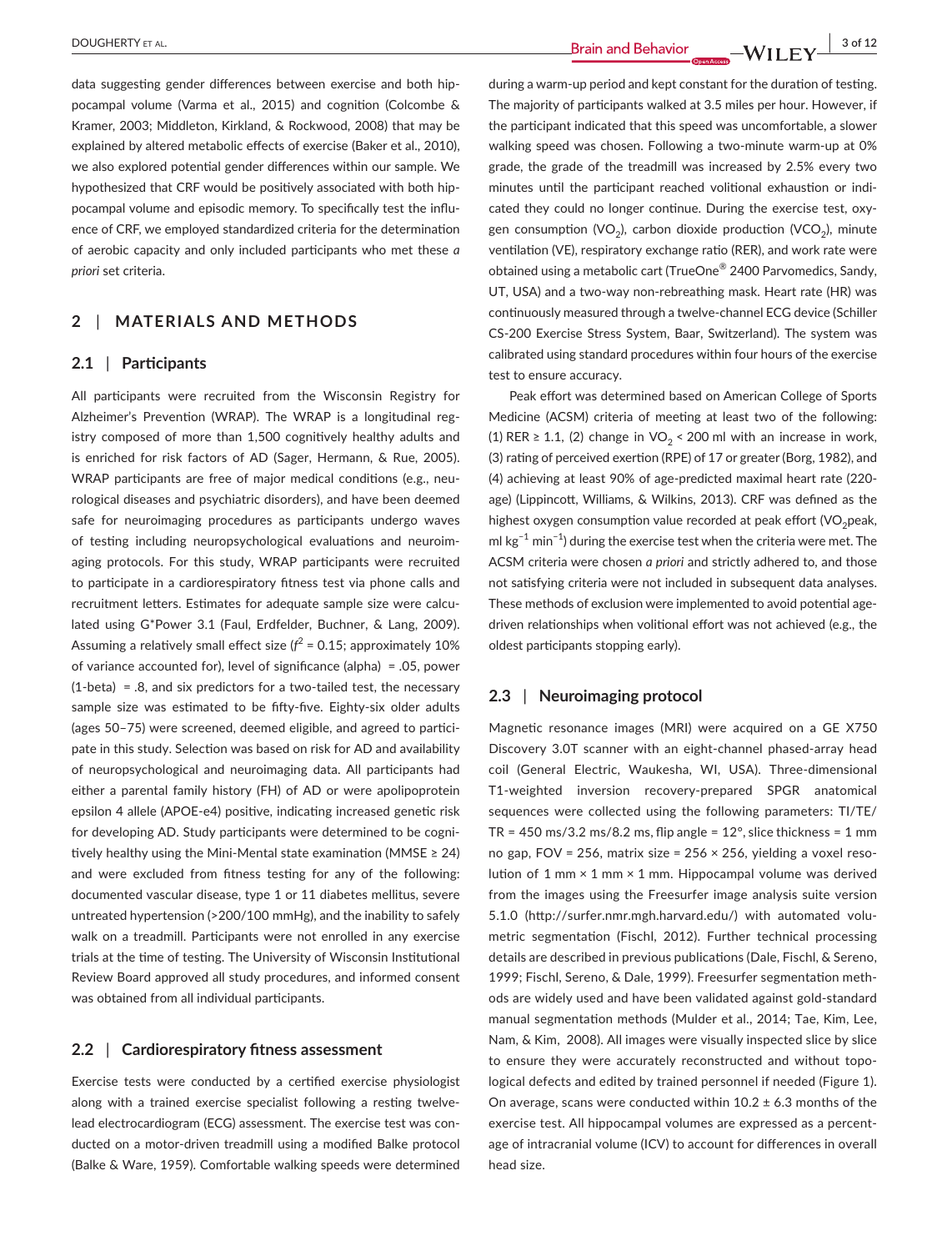

FIGURE 1 Image of the hippocampus in the axial, coronal, and sagittal view

#### **2.4** | **Episodic memory assessment**

The Rey Auditory Verbal Learning Test (Schmidt, 1996) is a common neuropsychological tool used to evaluate episodic memory (Sager et al., 2005). It has been shown to be sensitive to cognitive impairment and predicts AD years prior to diagnosis (Rabin et al., 2009; Tierney, Yao, Kiss, & McDowell, 2005). Further, research has demonstrated an association between RAVLT performance and hippocampal volume in cognitively healthy and early-stage AD participants (Petersen et al., 2000). For this study, four separate episodic memory scores including total learning, delayed recall, recognition recall, and an overall composite score. Total learning was the sum of correctly identified words over trials I-V. Delayed recall score was the sum of correctly identified words in trial VII. Recognition recall score was the sum of correctly identified words from list A when presented with a list of 50 words. The composite score is the summed average of all three RAVLT episodic memory scores, and thus served as our primary episodic memory variable of interest (Lezak, 2004). On average, the RAVLT was conducted  $9.48 \pm 6.6$  months from the exercise test and 5.4 ± 7.8 months from the MRI. Additional RAVLT metrics were explored and are reported in the supplemental data section.

## **2.5** | **Statistical analyses**

Independent-samples *t* tests were used to compare demographics, and analyses of covariance (ANCOVA) were conducted to compare CRF, episodic memory, and hippocampal volume differences between men and women. Separate multiple linear regression analyses were used to assess the relationship between CRF and hippocampal volume and between CRF and episodic memory with the significance level  $(α)$  set at .05. Within these models, variables with known associations to either the predictor (CRF) or outcome (hippocampal volume and episodic memory score) variables were chosen *a priori* and added as covariates to the regression model. These variables included age, gender, body mass index (BMI), and education. On average, participants had undergone both the MRI scan and episodic memory test within 10 months of the exercise test. However, because the time intervals varied among participants, this was also controlled for in our analyses. Unless indicated otherwise, all reported regression models included the variables age, gender, BMI, years of education, and time interval between CRF test and MRI/RAVLT. Secondary analyses were used to explore the effect of gender. All regression analyses were conducted using IBM SPSS, version 22.0.

# **3** | **RESULTS**

## **3.1** | **Sample**

Eighty-six cognitively healthy (MMSE =  $29.3 \pm 0.95$ ) participants (mean age =  $63.6 \pm 5.9$  years) completed the study. Seven participants possessed the APOE-e4 allele but had no FH, 40 participants had a FH of AD and were APOE-e4 negative, and 39 participants were both FH positive and APOE-e4 positive. Additional participant demographics are presented in Table 1. Nineteen participants (22.1% of the sample) were excluded from analyses, as their exercise tests did not satisfy the criteria for a  $VO<sub>2</sub>$  peak test. The exercise physiologist supervising the exercise stopped five of these tests due to safety concerns (arrhythmia, dyspnea, hypertension), one participant stopped early due to mask discomfort, and 13 participants (15.1% of the sample) stopped the test prior to attaining peak criteria due to fatigue. The remaining 67 participants met standardized criteria for peak effort. Participants not satisfying CRF inclusion criteria recorded lower maximal HR, RER, and RPE at peak effort than participants satisfying criteria (*p* < .05; Table 2). Participants excluded for not satisfying CRF criteria (*n* = 19) were older, and had poorer episodic memory than those satisfying criteria (*n* = 65) (*p* < .05; Table 1); however, hippocampal volumes were not significantly different (*p* = .06; Table 1). The groups did not differ on any other measured demographic characteristics. Of the participants satisfying the exercise test criteria, 10 were excluded as their MRI data were not available for analysis and two were excluded for not having completed the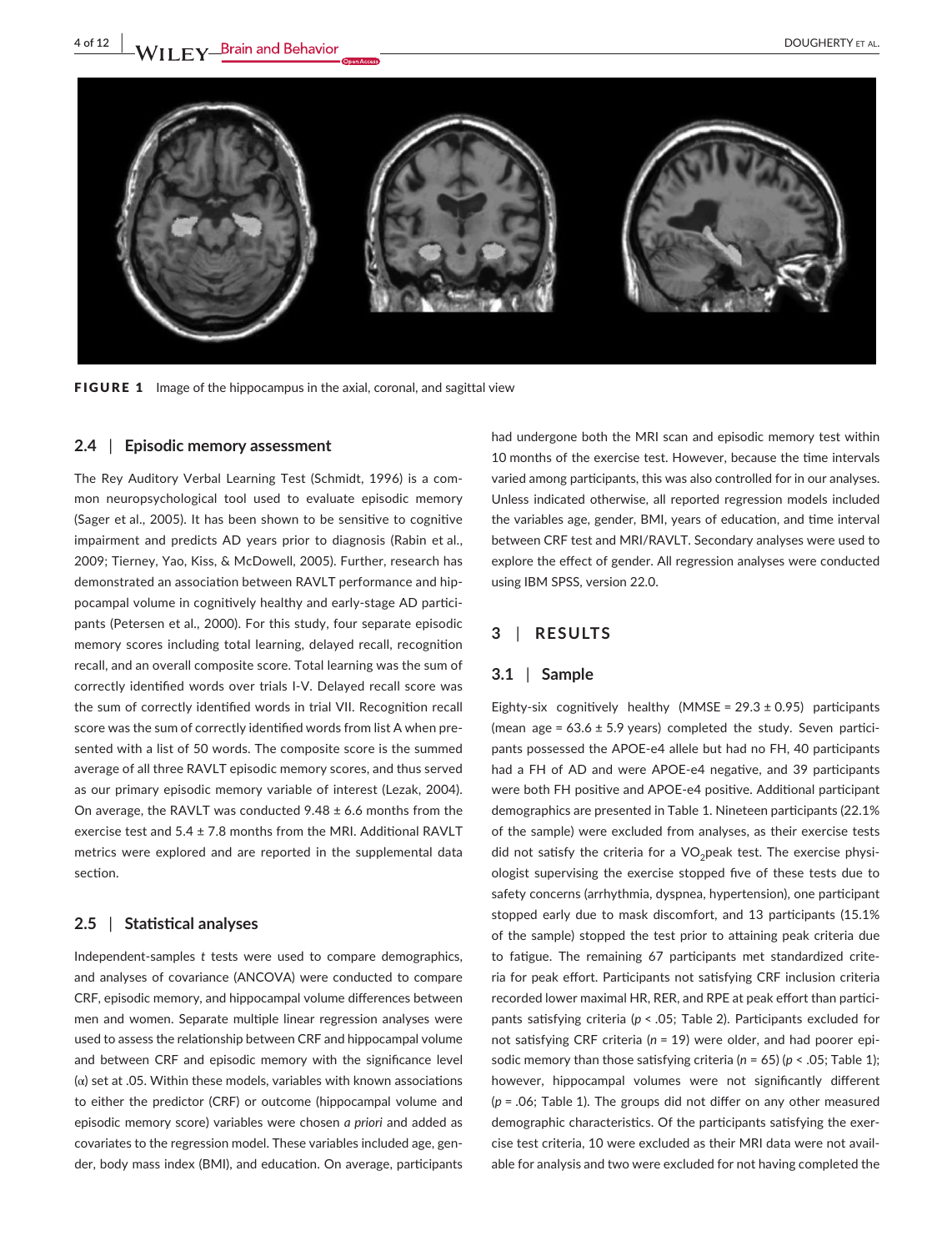TABLE 1 Participant demographics stratified by gender and analyses

| <b>Variable</b>                                               | <b>Total sample</b> | <b>Women</b> | Men         | <b>CRF-HV</b> analysis | <b>CRF-EM analysis</b> | <b>Excluded</b><br>participants |
|---------------------------------------------------------------|---------------------|--------------|-------------|------------------------|------------------------|---------------------------------|
| Sample size                                                   | 86                  | 53           | 33          | 57                     | 65                     | 19                              |
| Female, %                                                     | 61.6                | 100          | $\mathbf 0$ | 61.4                   | 61.5                   | 63                              |
| Age, years                                                    | 63.6(5.9)           | 63.5(6.1)    | 63.6(5.5)   | 62.6(6.0)              | 62.9(6.0)              | 66.2 $(4.5)^a$                  |
| MMSE, score                                                   | 29.3(0.95)          | 29.3 (0.83)  | 29.2(1.1)   | 29.4(1.0)              | 29.3 (0.98)            | 29.1 (0.88)                     |
| BMI, $\text{kg/m}^2$                                          | 28.3(5.3)           | 28.8(6.3)    | 27.7(3.3)   | 27.6(4.8)              | 27.6(4.6)              | 30.6(7.2)                       |
| Education, years                                              | 16.3(2.4)           | 15.9(2.4)    | 17(2.2)     | 16.6(2.1)              | 16.5(2.1)              | 15.6(3.0)                       |
| APOE4+ and $FH - 0.$ %                                        | 8.1                 | 3.8          | 15.2        | 8.8                    | 7.7                    | 10.5                            |
| FH + and APOE4 -, $%$                                         | 46.5                | 49.1         | 42.4        | 38.6                   | 41.5                   | 57.9                            |
| APOE4+ and FH $+$ , %                                         | 45.3                | 47.2         | 42.4        | 52.6                   | 50.8                   | 31.6                            |
| Caucasian, %                                                  | 94.2                | 96           | 91          | 93                     | 93.8                   | 95                              |
| Attain Peak Effort, %                                         | 77.9                | 77.4         | 78.8        | 100                    | 100                    | $\Omega$                        |
| VO <sub>2</sub> peak, ml $^{-1}$ kg $^{-1}$ min <sup>-1</sup> | 25.9(6.9)           | 23.2(5.8)    | 30.1(6.4)   | 26.8(6.0)              | 26.6(5.8)              | 22.9(9.3)                       |
| HV, % ICV                                                     | 0.57(0.06)          | 0.58(0.06)   | 0.56(0.06)  | 0.58(0.06)             | 0.58(0.06)             | 0.55(0.08)                      |
| EM, composite score                                           | 34.3(4.9)           | 35.8(4.3)    | 31.9(4.8)   | 35(4.4)                | 34.9(4.4)              | $32.3(5.9)^a$                   |

Values indicate mean score and standard deviation, unless otherwise indicated. HV = hippocampal volume; EM = episodic memory, MMSE = Mini-Mental state examination; BMI = body mass index; APOE4 = the epsilon 4 allele of the apolipoprotein E gene; VO<sub>2</sub>peak = peak oxygen consumption during exercise test.

<sup>a</sup>Significantly different than the analytic sample of included participants.

#### TABLE 2 Exercise data at peak stratified by criteria

| <b>Exercise variable</b>                                         | Included<br>participants | Excluded<br>participants | Cohen's $d$<br>effect size |
|------------------------------------------------------------------|--------------------------|--------------------------|----------------------------|
| Sample size                                                      | 67                       | 19                       |                            |
| HR max, %                                                        | $101.58(7.7)^a$          | 94.32 (10.8)             | 0.8                        |
| RER, value                                                       | $1.102(0.082)^a$         | 0.996(0.065)             | 1.4                        |
| RPE, value                                                       | $17.67(1.51)^a$          | 15.58 (1.84)             | 1.2                        |
| VO <sub>2</sub> peak,<br>$ml$ kg <sup>-1</sup> min <sup>-1</sup> | 26.68 (5.89)             | 22.85 (9.31)             | 0.5                        |

a Values for included participants were significantly higher (*p* < .05) compared to excluded participants.

#### TABLE 3 RAVLT performance stratified by gender

| Variable                  | Men            | Women     | Cohen's $d$<br>effect size |
|---------------------------|----------------|-----------|----------------------------|
| Sample size               | 25             | 40        |                            |
| <b>Total Recall</b>       | 47.2 $(7.2)^a$ | 54.1(6.3) | 1.0                        |
| Delayed Recall            | $9.4(2.3)^a$   | 11.3(2.5) | 0.8                        |
| <b>Recognition Recall</b> | $13.5(1.5)^a$  | 14.3(0.9) | 0.7                        |
| <b>Composite Score</b>    | $32.4(4.2)^a$  | 36.5(3.8) | 1.0                        |

a Scores for male participants were significantly lower (*p* < .05) compared to women participants when controlling for age, education, and BMI.

RAVLT. Thus, the analytic sample consisted of 57 participants (mean age =  $62.6 \pm 6$  years) for the CRF and hippocampal volume analysis, and 65 participants (mean age =  $62.9 \pm 6$  years) for the CRF and episodic memory analysis.

#### **3.2** | **Gender differences**

Men in this sample were taller, heavier, and possessed greater CRF (*p* < .05). Women performed significantly better on the RAVLT episodic memory test than men (*p* < .05) with medium-to-large effect sizes observed (*d = 0*.7–1.0; Table 3). Women also exhibited superior performance compared to two separate assessments of age-matched normative values (Normative values: Total recall: 47.2, 43.4. Delayed recall: 9.4, 8.8. Recognition recall:12.8, 13.5; refer to Mitrushina, Boone, Razani, & D'Elia, 2005; Strauss, Sherman, & Spreen, 2006) on the RAVLT (*p* < .05).

## **3.3** | **CRF and hippocampal volume**

Across the full analytic sample (*n* = 57), CRF was not significantly associated with hippocampal volume (*p* = .248; Table 4). When the analyses were stratified by gender (women *n* = 35, men *n* = 22), CRF was significantly associated with hippocampal volume for women (*p* = .018; Table 4; Figure 2), but not men (*p* = .938; Table 4; Figure 3). Adding a CRF × Gender interaction term to further test the observed gender differences did not result in a significant interaction (*p* = .177). Due to the observed gender-specific association, we examined bivariate correlations within the regression models to determine whether relationships between the covariates and hippocampal volume were also gender specific. Results demonstrated that age and years of education were negatively associated with hippocampal volume for women (*r* = −.53, −.49; *p* < .05), but not men (*r* = −.24, .19; *p* > .05). No other correlations were statistically significant.

 **|** DOUGHERTY et al. **5 of 12**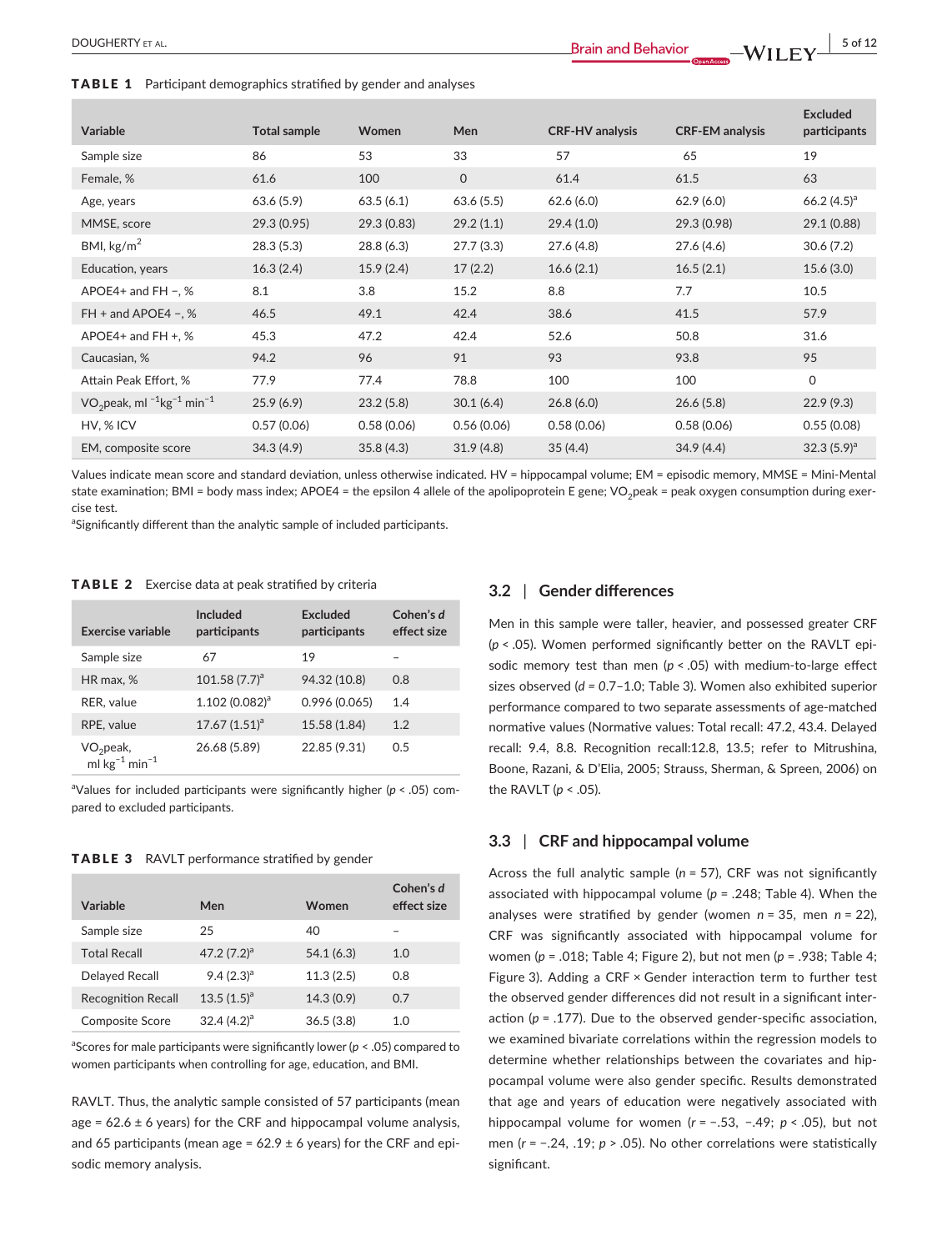| Independent            | R <sup>2</sup> |      |      | B        |          |          | SE <sub>B</sub> |      |      | B      |        |         | p-value |     |                |
|------------------------|----------------|------|------|----------|----------|----------|-----------------|------|------|--------|--------|---------|---------|-----|----------------|
| variables              | 53             | Σ    | ⋧    | ES       | Σ        | ⋧        | ES.             | Σ    | ⋧    | ES     | Σ      | ≷       | 53      | Σ   | ≷              |
| CRF                    |                |      |      | .002     | .000     | .008     | .002            | .002 | 003  | 234    | 022    | .667    | 248     | 938 | 018            |
| Age                    |                |      |      | $-0.003$ | $-0.001$ | 000      | .001            | .002 | 002  | $-332$ | $-176$ | $-0.33$ | 034     | 560 | 876            |
| Gender                 |                |      |      | .018     | I        | Ī        | 018             |      |      | 157    |        |         | 311     |     |                |
| IMB                    |                |      |      | .001     | .001     | .004     | .002            | 004  | .002 | 106    | 086    | .391    | .497    | 774 | .062           |
| Education              |                |      |      | $-006$   | .004     | $-0.014$ | 003             | 006  | .005 | $-228$ | 179    | $-454$  | 070     | 549 | 604            |
| Time Interval          |                |      |      | .003     | ,009     | 007      | 014             | 027  | 015  | 032    | 083    | .068    | 800     | 750 | 621            |
| predicting HV<br>Model | .266           | .082 | .506 |          |          |          |                 |      |      |        |        |         | 013     | 913 | $\overline{5}$ |



FIGURE 2 Relationship between CRF and hippocampal volume (women). Data are partial regression plots accounting for the covariates included in the linear regression model including age, BMI, education, and time interval. The individual regression slope is indicated with the solid line. The 95% confidence interval is indicated with the dotted line



FIGURE 3 Relationship between CRF and hippocampal volume (men)

#### **3.4**  | **CRF and episodic memory**

Across the full analytic sample (n = 65), there were no significant associations between CRF and RAVLT episodic memory scores ( *p* > .05; Table 5). However, when examining results separately by gender, CRF was significantly associated with RAVLT delayed recall score ( *p* = .026; Figure 4) and the composite memory score ( $p = .049$ ; Table 5; Figure 5) for men ( *n* = 25). No significant associations between CRF and RAVLT episodic memory scores were observed for women ( *n* = 40, *p* > .05; Table 5; Figures 6 and 7). The CRF × Gender interaction was not sig nificant for the RAVLT delayed ( *p* = .303) or RAVLT composite score ( *p* = .251) in either of the regression models. Further, there were no significant associations between hippocampal volume and RAVLT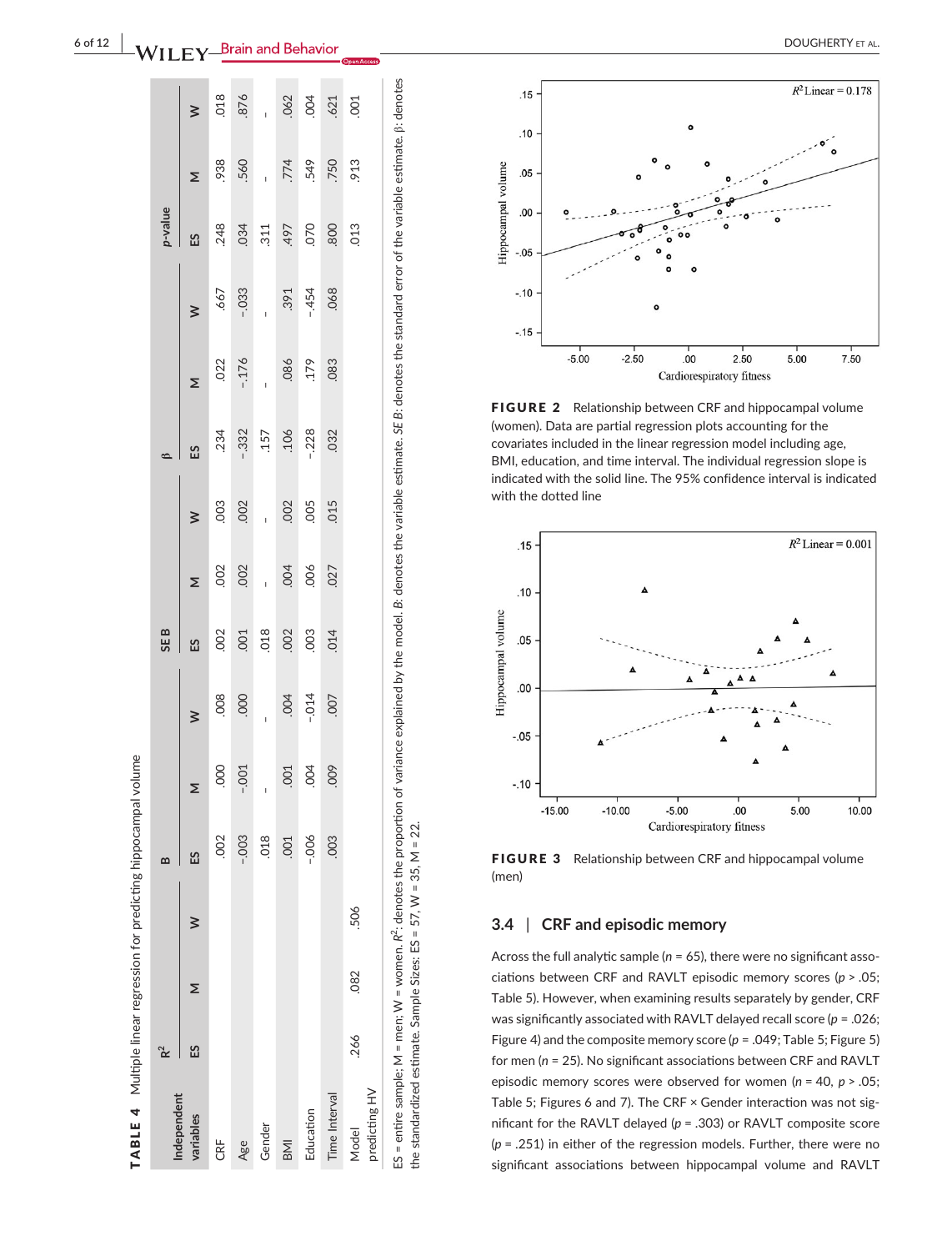

FIGURE 4 Relationship between CRF and RAVLT delayed recall (men). Data are partial regression plots accounting for the covariates included in the linear regression model including age, BMI, education, and time interval. The individual regression slope is indicated with the solid line. The 95% confidence interval is indicated with the dotted line



FIGURE 5 Relationship between CRF and RAVLT composite (men). (See Figure 4 legend for explanation)

episodic memory scores for either the entire sample or separately for men and women (*p* > .05).

# **4** | **DISCUSSION**

In this cohort of cognitively healthy but at-risk adults, we did not observe significant positive associations between fitness and either hippocampal volume or episodic memory. However, we did observe significant relationships suggestive of gender-specific effects. In women, we observed a significant positive association between CRF and hippocampal volume; for men, there were significant positive associations between CRF and episodic memory. These results suggest that CRF



FIGURE 6 Relationship between CRF and RAVLT delayed recall (women) (See Figure 4 legend for explanation)

may protect against hippocampal atrophy in asymptomatic women at elevated risk for AD, although CRF was not associated with a memory benefit. Further, for men, CRF was not associated with hippocampal volume but still was associated with improved memory. Because we did not observe significant gender by fitness interactions for either hippocampal volume or episodic memory, the gender specificity of our findings are uncertain. Thus, the discussion of the observed results will be descriptive and should be considered with respect to this limitation.

Overall, the hypotheses that CRF would be significantly and positively associated with hippocampal volume and episodic memory performance were not supported. We based the premise of our study on data that suggest a positive relationship between hippocampal volume and episodic memory in cognitively healthy older adults (Kramer et al., 2005; Mormino et al., 2009; Petersen et al., 2000). However, there are meta-analytic data (Van Petten, 2004) along with large-scale crosssectional data (Chen et al., 2010) that suggest weak empirical support for this relationship. Further, a recent exercise trial observed increased hippocampal volume was associated with reduced episodic memory performance on the RAVLT (ten Brinke et al., 2015). Taken together, these studies suggest that the data are equivocal. We attempted to further clarify this conflicting literature by applying strict criteria for determining aerobic fitness and testing a population with either a familial and/or genetic risk for AD.

These novel findings are of particular interest due to the at-risk nature of the participants. Research has demonstrated a hereditary component to AD. Specifically, individuals with parental family history of AD are three times more likely to develop the disease compared to those with no familial history (Duijn et al., 1991). Further, there is a strong genetic component, with those at greatest risk being carriers of APOE-e4 (Jack et al., 2010). If the APOE-e4 allele is inherited, the chance of developing AD doubles (Vardarajan et al., 2014). It is estimated that 40–65% of individuals diagnosed with AD carry one or two copies of the APOE-e4 allele (Farrer et al., 1997; Saunders et al., 1993). The findings of the current study suggest that possessing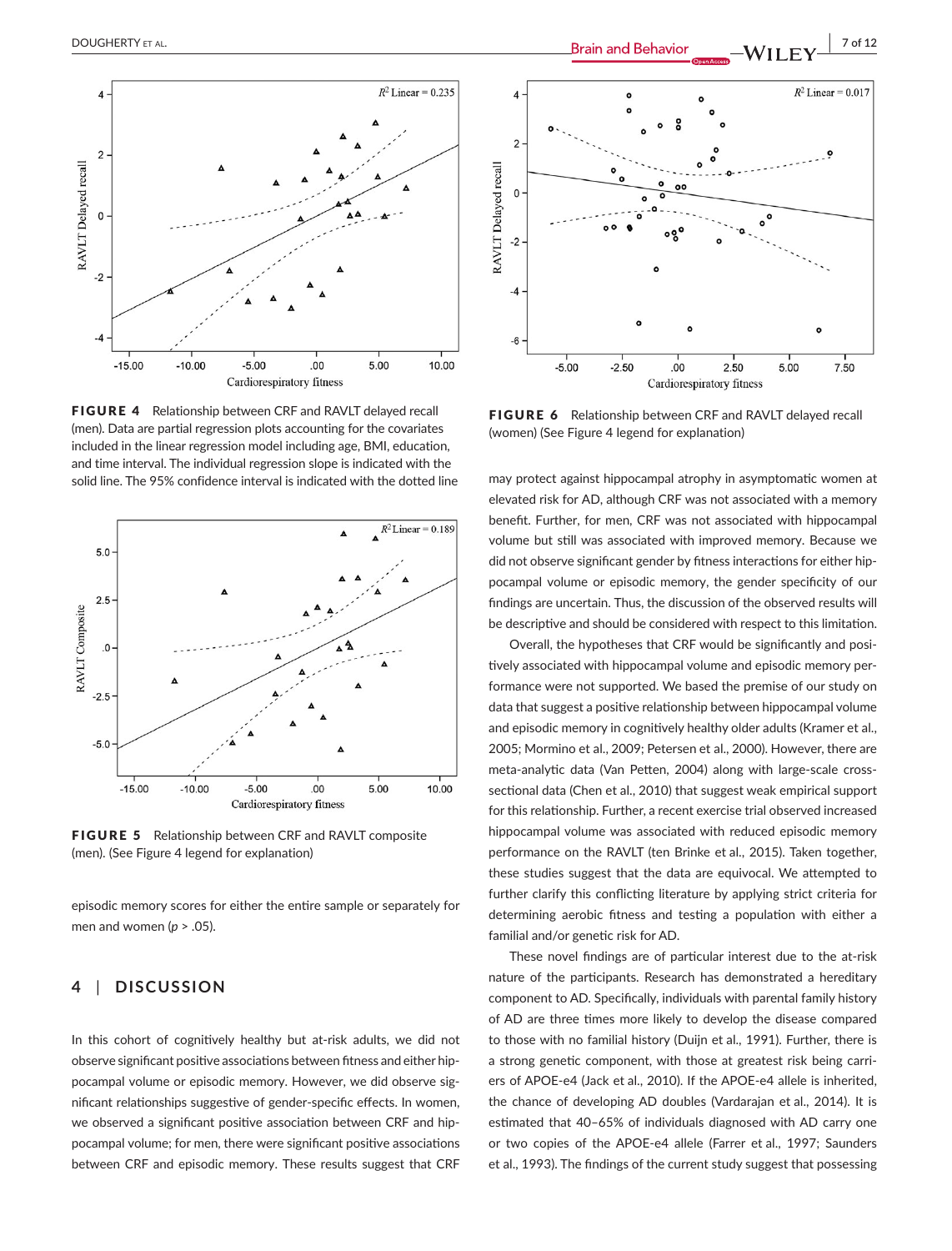| WILEY <sup>-Brain</sup> and Behavior                                  |                 |           |          |          |                |            |           |               |                                       | <b>DOUGHERTY ET AL</b>                                                                                                                                                                                                                                                                                                                                                                                   |
|-----------------------------------------------------------------------|-----------------|-----------|----------|----------|----------------|------------|-----------|---------------|---------------------------------------|----------------------------------------------------------------------------------------------------------------------------------------------------------------------------------------------------------------------------------------------------------------------------------------------------------------------------------------------------------------------------------------------------------|
|                                                                       |                 | $\geq$    | .227     | .201     |                | .220       | .611      | .350          | .700                                  | greater CRF may slow the temporal progression of the disease even in<br>the presence of risk factors for AD, but that this protective effect may<br>not apply equally for men and women.                                                                                                                                                                                                                 |
|                                                                       |                 | Σ         | 049      | .587     | $\overline{1}$ | .020       | .365      | .109          | 014                                   | <b>CRF and hippocampal volume</b><br>4.1                                                                                                                                                                                                                                                                                                                                                                 |
|                                                                       | p-value         | £S        | 519      | .289     | 001            | .461       | 494       | .052          | .002                                  | To date, the authors are aware of five studies examining the associa<br>tion between CRF (VO <sub>2</sub> peak) and hippocampal volume in cognitively<br>healthy older adults, the results of which have been equivocal. Ericksor                                                                                                                                                                        |
|                                                                       |                 | $\geq$    | $-.412$  | $-.345$  |                | $-.314$    | .091      | 158           |                                       | et al. (2009) observed significant positive associations between CRI<br>and both left and right hippocampal volumes in cognitively healthy<br>sedentary older adults. Similar positive findings between CRF and                                                                                                                                                                                          |
|                                                                       |                 | Σ         | .413     | $-129$   |                | .534       | .190      | .327          |                                       | B: denotes the standard error of the variable estimate. $\beta$ : denotes<br>hippocampal volume were reported for obese (BMI $\geq$ 30), cognitively<br>healthy older adults (Bugg et al., 2012). In contrast, Niemann et a<br>(2014) did not find significant associations between CRF and hip<br>pocampal volume in cognitively intact older adults. Other studies have                                |
|                                                                       | $\bullet$       | ES        | .120     | $-153$   | 494            | .104       | .077      | .226          |                                       | found associations in early-stage AD participants, but not in partici<br>pants who are cognitively healthy. Honea et al. (2009) reported posi<br>tive associations between right parahippocampal volume and CRF in                                                                                                                                                                                       |
|                                                                       |                 | $\geq$    | .248     | .163     |                | 179        | .337      | 1.14          |                                       | early-stage AD participants. A two-year follow-up study by this sam<br>group reported significant associations between CRF change and lef<br>parahippocampal volume in the same early-stage AD participant                                                                                                                                                                                               |
|                                                                       |                 | Σ         | .152     | .168     | $\overline{1}$ | .284       | .368      | 1.48          |                                       | ce explained by the model. B: denotes the variable estimate. SE<br>(Vidoni et al., 2012). Interestingly, neither baseline CRF nor change in<br>CRF was related to hippocampal volume in the cognitively healthy par<br>ticipants of either study (Honea et al., 2009; Vidoni et al., 2012). More<br>recently, change in CRF following an exercise intervention has been                                  |
|                                                                       | SE <sub>B</sub> | ΕS        | .142     | .104     | 1.29           | .134       | .232      | 910           |                                       | positively associated with hippocampal head volume (Maass et al<br>2015) and hippocampal tissue density (Kleemeyer et al., 2015) in cog<br>nitively healthy older adults. Overall, current research demonstrate                                                                                                                                                                                          |
|                                                                       |                 | $\geq$    | $-0.306$ | $-.213$  |                | $-.224$    | .173      | 1.08          |                                       | inconsistent associations between CRF and hippocampal volume.<br>There are several potential explanations for the conflicting result<br>including the methods used to measure hippocampal volume, the cri                                                                                                                                                                                                |
|                                                                       |                 | Σ         | .320     | $-0.093$ | $\mathsf I$    | .719       | .342      | 2.49          |                                       | teria applied to determine CRF, and the cognitive status of the partic<br>ipants. One important limitation of the current literature is the use o<br>nonstandard criteria for ascertaining CRF, likely due to the concern fo                                                                                                                                                                             |
| Multiple linear regression for predicting episodic memory (composite) | $\mathbf{r}$    | ΕS        | .092     | $-112$   | 4.46           | .100       | .159      | 1.81          |                                       | entire sample; $M$ = men; $W$ = women. $R^2$ : denotes the proportion of varian<br>an older adult's ability to produce a peak effort exercise test and/o<br>$= 25.$<br>safety concerns. While such concerns are reasonable, they may result in<br>underestimation of peak effort, which in turn could obscure or artificially<br>inflate relationships for outcomes that are age dependent such as brain |
|                                                                       |                 | ⋧         |          |          |                |            |           |               | .081                                  | structure and cognitive function, as these are known to decline with<br>age (Jack et al., 2010; Morra et al., 2009; Nilsson, 2003; Pfefferbaun<br>et al., 2013). Adherence to standardized criteria for determining CRF i                                                                                                                                                                                |
|                                                                       |                 | Σ         |          |          |                |            |           |               | 505                                   | important to avoid potential bias with the inclusion of invalid tests (i.e.<br>values that are below an individual's true aerobic capacity), thus making<br>results more difficult to interpret. This is particularly important when                                                                                                                                                                     |
|                                                                       | $\mathbf{R}^2$  | £S        |          |          |                |            |           |               | 291                                   | testing older adults, as these individuals may be less inclined to provide<br>maximal efforts during exercise testing (Church et al., 2008). The pres<br>ent investigation addressed this potential limitation by adhering to stan                                                                                                                                                                       |
| 5<br>ABLE                                                             | Independent     | variables | CRF      | Age      | Gender         | <b>BMI</b> | Education | Time Interval | E <sub>N</sub><br>predicting<br>Model | e standardized estimate. Sample Sizes: ES = 65, W = 40, M<br>dardized and widely accepted criteria for measuring CRF (VO <sub>2</sub> peak) and<br>including only those who met these criteria in the statistical analyses.<br>Participants who did not satisfy our a priori criteria were olde<br>and exhibited poorer episodic memory than those satisfying criteria<br>$\, \parallel$                 |

BMI

## **4.1**  | **CRF and hippocampal volume**

Participants who did not satisfy our *a priori* criteria were older and exhibited poorer episodic memory than those satisfying criteria. However, these individuals were not necessarily the least functional.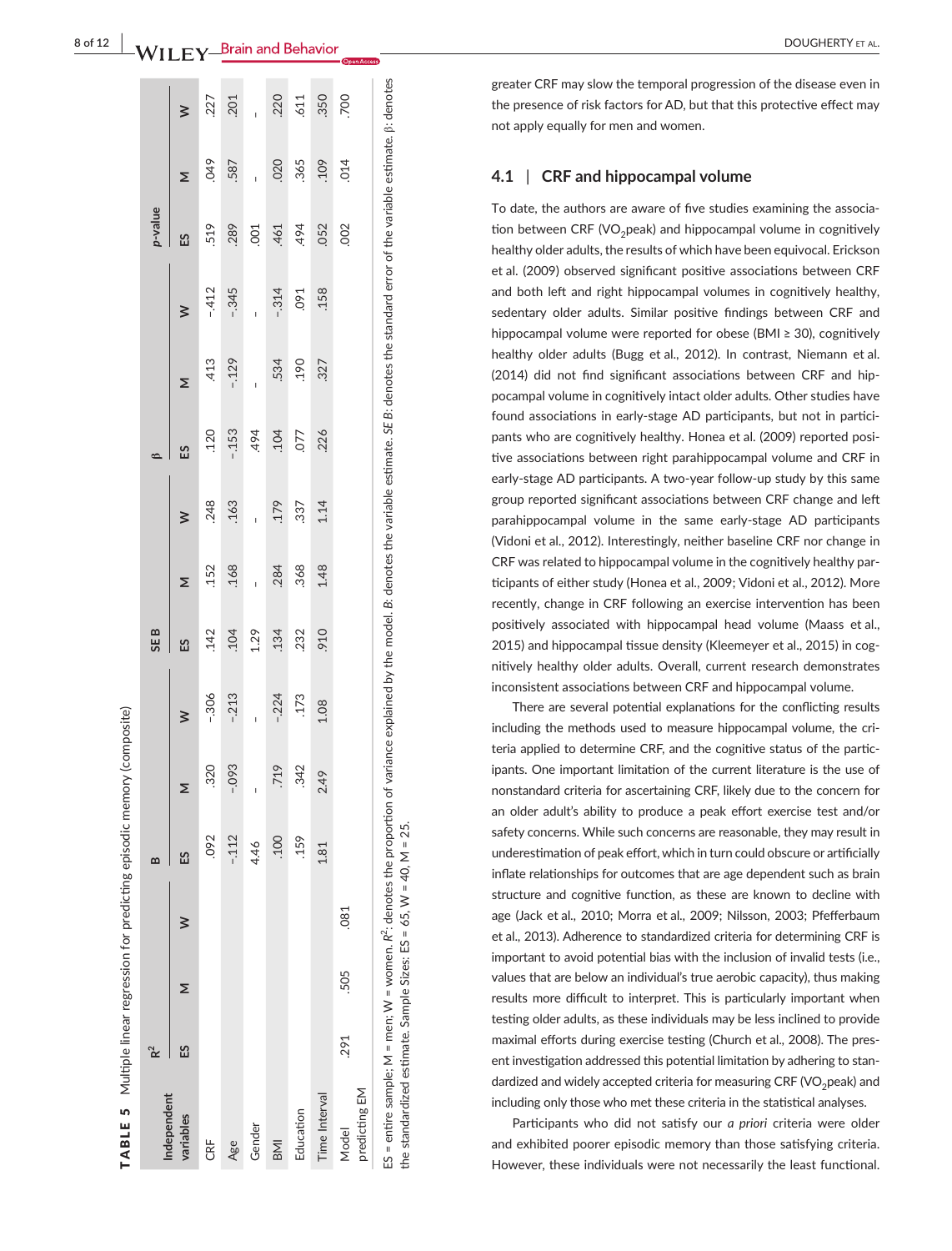

FIGURE 7 Relationship between CRF and RAVLT composite (women). (See Figure 4 legend for explanation)

Examination of perceived exertion and metabolic data (**Table** 2) show that these individuals stopped at an average RPE of 15 (hard effort) and an average RER of 0.99, both values well below criteria. However, their heart rate data were within criteria (94% of age-predicted peak). These data suggest that participants could have provided a greater effort and that from a metabolic perspective, their cardiorespiratory response was not the limiting factor. Under these circumstances, their recorded CRF is likely an underestimation of their true aerobic capacity, and thus an invalid measure. There are numerous reasons why individuals choose to stop during maximal exercise tests (Lippincott, Williams, & Wilkins, 2013), and the present study cannot definitively answer why certain individuals chose to stop early. Future research that systematically examines the consequences of implementing various CRF criteria for testing in older adults is needed.

For women, a significant positive association between CRF and hippocampal volume was observed. This finding is consistent with a recent study that reported positive associations between steps per day (i.e., physical activity) and hippocampal volume in women but not men (Varma et al., 2015). Other randomized control trials have also found evidence for gender-specific effects (van Uffelen, Chinapaw, van Mechelen, & Hopman-Rock,2008; Vaughan, Morris, Shum, O'Dwyer, & Polit, 2012), with data suggesting the superior cognitive response in women may be the result of gender differences in exercise-induced hormonal glucometabolic and hypothalamic–pituitary–adrenal axis responses (Baker et al., 2010). This may explain the gender-specific findings reported from the epidemiological Canadian Study of Health and Aging where moderate-to-high exercise participation resulted in reduced risk of cognitive impairment forwomen but not men (Middleton et al., 2008). Alternatively, the present study's results may be explained by gender differences of the current sample. As expected, a negative association between age and hippocampal volume in the entire sample was observed. However, when examining the sample split by gender, the negative association only remained for the women. Although the propensity of the literature supports similar age-related hippocampal volume loss for men and women (Jack et al., 2015; Mu, Xie, Wen, Weng, & Shuyun, 1999; Raz et al., 2004, 2005), there are reports of both women- and men-specific age–hippocampal volume relationships (Murphy et al.,1996; Pruessner et al., 2001). For the current sample, the lack of significant association in the men may be explained by this gender not experiencing a similar age-related trajectory in hippocampal volume, and therefore not experiencing the benefits of CRF on hippocampal volume.

## **4.2** | **CRF and episodic memory**

Analyses of the entire sample did not reveal significant associations between CRF and any of the four RAVLT episodic memory scores. However, there were significant associations between CRF and both RAVLT delayed recall score and RAVLT composite memory score for the men. In older adults, large-scale cross-sectional studies have reported contradictory associations. Positive associations between CRF/physical activity and RAVLT performance have been reported (Boots et al., 2014; Pizzie et al., 2014; Zhu et al., 2014) while others studies did not observe such associations (Maass et al., 2015; Varma et al., 2015). Randomized controlled trials provide evidence that aerobic exercise (Klusmann et al., 2010) and resistance exercise (Cassilhas et al., 2007) training can improve episodic memory in cognitively healthy older adults. Additionally, changes in physical activity/CRF following an exercise intervention have been positively associated with episodic memory performance (Maass et al., 2015; Ruscheweyh et al., 2011). The findings of the current study are in part consistent and show that in addition to self-reported physical activity and estimated fitness, objectively measured CRF (VO<sub>2</sub>peak) is associated with episodic memory in at-risk older adult men.

The lack of an association for the women in the present study was unexpected, but may be explained by their level of cognitive performance. The women performed better on all four RAVLT episodic memory measures compared to men, which supports extant literature (Gale, Baxter, Connor, Herring, & Comer, 2007; Geffen, Moar, O'hanlon, Clark, & Geffen, 1990; Van Der Elst, van Box Tel, van Breukelen, & Jolles, 2005). Further, the medium-to-large effect sizes observed between genders in this study closely resemble previous research (Gale et al., 2007). In addition to exhibiting superior episodic memory performance compared to men, they performed significantly better than age-matched normative values (Mitrushina et al., 2005; Strauss et al., 2006). Because our sample was cognitively intact and not showing signs of cognitive decline, these results suggest that ceiling effects for the women may have limited our ability to detect an association between CRF and episodic memory, if one does exist. Having a sample of women with a greater range of memory function would allow for a more powerful examination of gender specificity in the relationship between CRF and episodic memory.

#### **4.3** | **Limitations**

Due to the cross-sectional nature of the design, causal inferences regarding the influence of CRF on the volume of the hippocampus or episodic memory cannot be made. Studies aimed at manipulating CRF (e.g., exercise training) and determining whether a change in CRF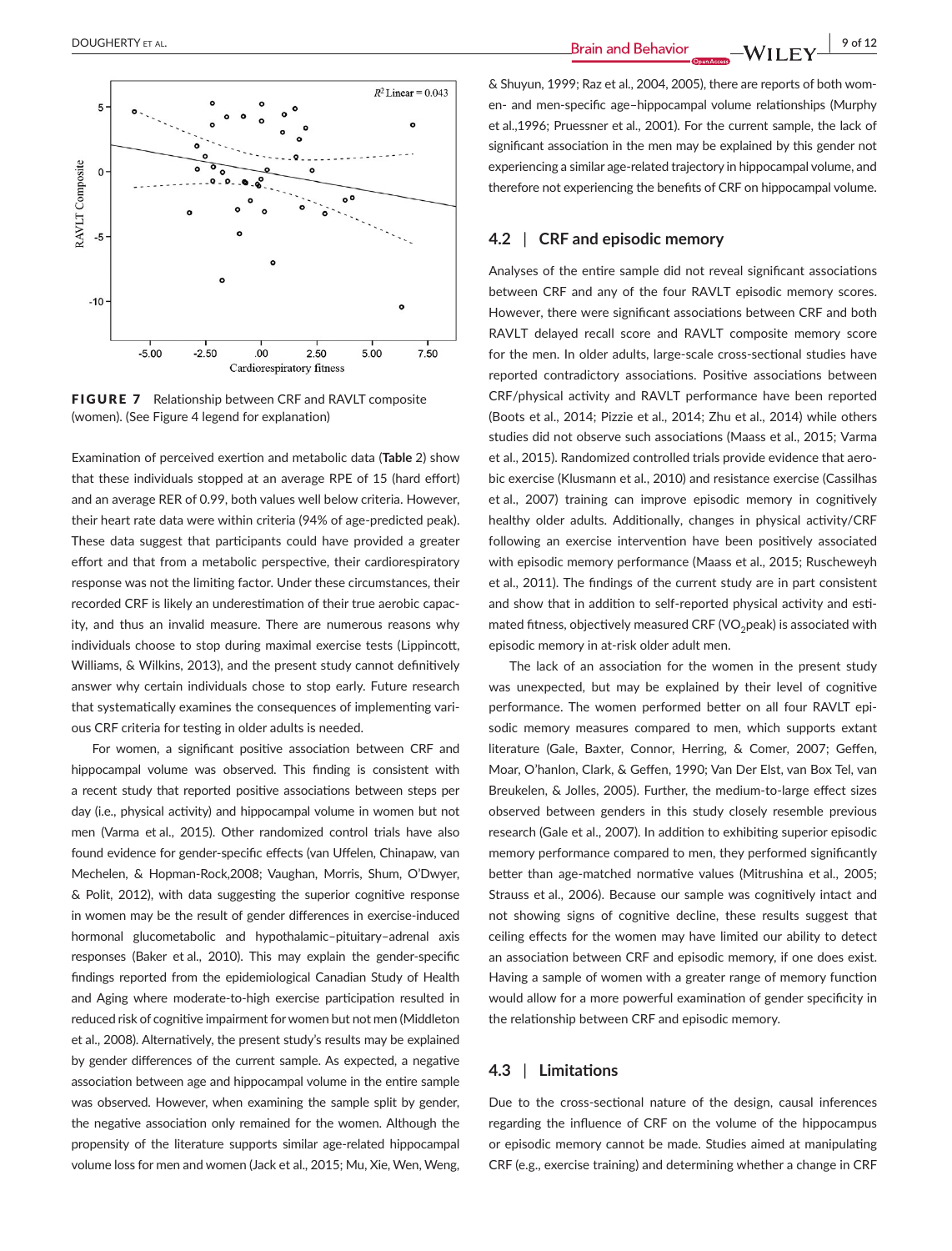**10 of 12 |**  DOUGHERTY et al.

is necessary and/or sufficient to increase hippocampal volume or improve memory in at-risk populations are needed to more fully test these hypotheses. Further, longitudinal studies similar to the study by Vidoni et al. (2012) investigating whether maintenance of CRF is beneficial for an at-risk population are warranted. Another limitation is the restricted range in RAVLT performance in the women participants. A greater range in memory performance would allow more precise investigation of gender differences. Additionally, although the amount of time between the CRF test, MRI scan, and the RAVLT was not a significant predictor in either regression model, it is a limitation. CRF is known to decline with age, and meta-analyses of cross-sectional data demonstrate 7–10% decline in CRF per decade in adult men and women (Fitzgerald, Tanaka, Tran, & Seals, 1997; Wilson & Tanaka, 2000). Thus, we might expect a small (<l %) decline for the current study. This is unlikely to have a meaningful effect on the observed relationships. This was partially controlled for by adding a time interval variable into the statistical models; however, collecting CRF, hippocampal volume, and episodic memory in closer temporal proximity would improve future research. In addition, although the range of CRF values in the present investigation were consistent with previous research, it is possible that there was a limited range with insufficient numbers of low and high-fit individuals to fully test the association between CRF and hippocampal volume in the entire sample. Although our sample size was sufficient to test our primary aims, we may have been underpowered when examining the groups stratified on gender.

## **4.4** | **Summary**

The findings of this study add to a growing body of literature investigating whether a modifiable risk factor such as CRF may be associated with brain health in later adulthood, particularly in individuals at elevated risk for AD. Although our hypotheses were not supported for the entire sample, CRF was significantly associated with hippocampal volume in women and episodic memory in men. These results are in partial agreement with previous research showing benefits of self-reported physical activity in those at genetic risk for AD (Boots et al., 2014; Okonkwo et al., 2014; Smith et al., 2013, 2014). However, our potential gender-specific findings highlight the need for further research on the differential effects that gender and AD risk factors have on both brain and cognitive health. Gender differences potentially may have gone unnoticed in previous studies that used gender as a covariate, or not included gender as a variable of interest. It is important to note that these results do not preclude the possibility that a change in fitness (e.g., exercise training) may be more relevant for improving or maintaining brain health in older adults (Colcombe & Kramer, 2003; Erickson et al., 2011). Interventions designed to test whether fitness adaptations are necessary for neurobiological adaptations are needed to more fully elucidate the impact of exercise on brain health in at-risk populations.

## **ACKNOWLEDGMENTS**

This work was supported by the National Institute on Aging grants K23 AG045957 (OCO), R01 AG031790 (CMC), R01 AG021155 (SCJ), R01 AG027161 (SCJ), and P50 AG033514 (SA), and by a Clinical and Translational Science Award (UL1RR025011) to the University of Wisconsin, Madison. Portions of this research were supported by the Extendicare Foundation, the Alzheimer's Association, the Wisconsin Alumni Research Foundation, the Helen Bader Foundation, Northwestern Mutual Foundation, and the Veterans Administration including facilities and resources at the Geriatric Research Education and Clinical Center of the William S. Middleton Memorial Veterans Hospital, Madison, WI. Jacob Meyer was supported by a National Research Service Award from the Health Resources and Services Administration T32HP10010 to the University of Wisconsin Department of Family Medicine and Community Health. We acknowledge WRAP psychometrists for their assistance with neuropsychological data collection, and the researchers and staff at the University of Wisconsin–Madison Waisman Center for help with brain imaging. Finally, we thank study participants in theWisconsin Registry for Alzheimer's Prevention without whom this work would not be possible.

#### **CONFLICT OF INTEREST**

None declared.

#### **REFERENCES**

- Alfini, A. J., Weiss, L. R., Leitner, B. P., Smith, T. J., Hagberg, J. M., & Smith, J. C. (2016). Hippocampal and cerebral blood flow after exercise cessation in Master Athletes. *Frontiers in Aging Neuroscience*, *8*, 184.
- Baker, L. D., Frank, L. L., Foster-Schubert, K., Green, P. S., Wilkinson, C. W., McTiernan,A., … Craft, S. (2010). Effects of aerobic exercise on mild cognitive impairment: A controlled trial. *Archives of Neurology*, *67*, 71–79.
- Balke, B., & Ware, R. W. (1959). An experimental study of physical fitness of Air Force personnel. *United States Armed Forces Medical Journal*, *10*, 675–688.
- Barnes, D. E., & Yaffe, K. (2011). The projected impact of risk factor reduction on alzheimer's disease prevalence. *Lancet Neurology*, *10*, 819–828.
- Boots, E. A., Schultz, S. A., Oh, J. M., Larson, J., Edwards, D., Cook, D., … Okonkwo, O. C. (2014). Cardiorespiratory fitness is associated with brain structure, cognition, and mood in a middle-aged cohort at risk for Alzheimer's disease. *Brain Imaging and Behavior*, *9*, 639–649.
- Borg, G. A. (1982). Psychophysical bases of perceived exertion. *Medicine and Science in Sports and Exercise*, *14*, 377–381.
- Bugg, J. M., Shah, K., Villareal, D. T., & Head, D. (2012). Cognitive and neural correlates of aerobic fitness in obese older adults. *Experimental Aging Research*, *38*, 131–145.
- Cassilhas, R. C., Viana, V. A. R., Grassmann, V., Santos, R. T., Santos, R. F., Tufik, S., & Mello, M. T. (2007). The impact of resistance exercise on the cognitive function of the elderly. *Medicine & Science in Sports & Exercise*, *39*, 1401–1407. doi.org/[10.1249/mss.0b013e318060111f](https://doi.org/10.1249/mss.0b013e318060111f)
- Chen, K. H. M., Chuah, L. Y., Sim, S. K., & Chee, M. W. (2010). Hippocampal region-specific contributions to memory performance in normal elderly. *Brain and Cognition*, *72*, 400–407.
- Church, T. S., Gill, T. M., Newman, A. B., Blair, S. N., Earnest, C. P., & Pahor, M. (2008). Maximal fitness testing in sedentary elderly at substantial risk of disability: LIFE-P study experience. *Journal of Aging and Physical Activity*, *16*, 408.
- Colcombe, S., & Kramer, A. F. (2003). Fitness effects on the cognitive function of older adults a meta-analytic study. *Psychological Science*, *14*, 125–130.
- Dale,A. M., Fischl, B., & Sereno, M. I. (1999). Cortical surface-based analysis: I. Segmentation and surface reconstruction. *NeuroImage*, *9*, 179–194.
- Duijn, C. M. V., Clayton, D., Chandra, V., Fratiglioni, L., Graves, A. B., Heyman, A., … Group, A. H. for the E. R. F. R. (1991). Familial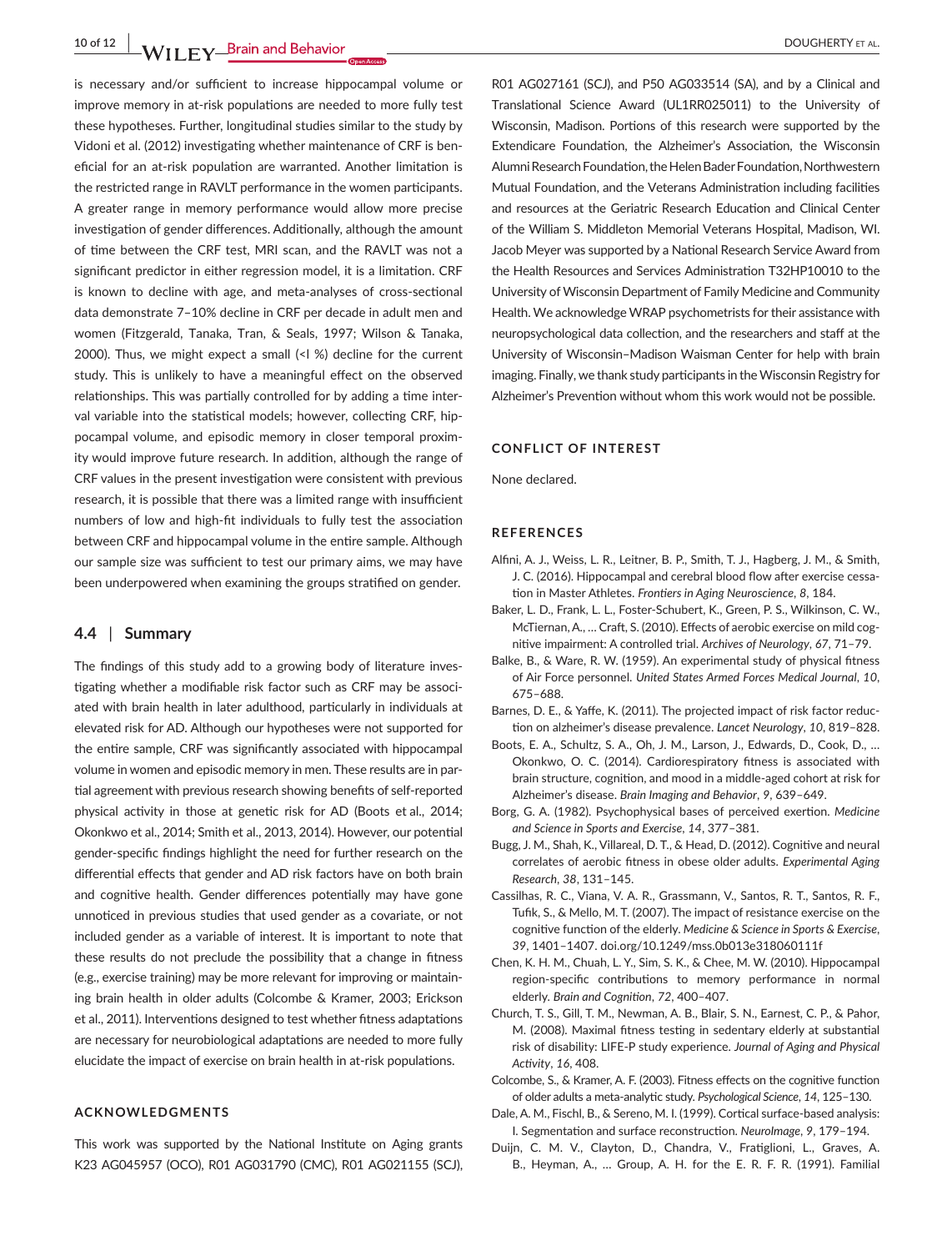aggregation of alzheimer's disease and related disorders: A collaborative re-analysis of case-control studies. *International Journal of Epidemiology*, *20*(Suppl 2), S13–S20.

- Erickson, K. I., Prakash, R. S., Voss, M. W., Chaddock, L., Hu, L., Morris, K. S., … Kramer, A. F. (2009). Aerobic fitness is associated with hippocampal volume in elderly humans. *Hippocampus*, *19*, 1030–1039.
- Erickson, K. I., Voss, M. W., Prakash, R. S., Basak, C., Szabo, A., Chaddock, L., … Kramer, A. F. (2011). Exercise training increases size of hippocampus and improves memory. *Proceedings of the National Academy of Sciences*, *108*, 3017–3022.
- Etnier, J. L., Caselli, R. J., Reiman, E. M.,Alexander, G. E., Sibley, B.A., Tessier, D., & McLemore, E. C. (2007). Cognitive performance in older women relative to ApoE-epsilon4 genotype and aerobic fitness. *Medicine and Science in Sports and Exercise*, *39*, 199–207.
- Farrer, L. A., Cupples, L., Haines, J. L., Hyman, B., Kukull, W. A., Mayeux, R., … van Duijn, C. M. (1997). Effects of age, sex, and ethnicity on the association between apolipoprotein e genotype and alzheimer disease: A meta-analysis. *JAMA*, *278*, 1349–1356.
- Faul, F., Erdfelder, E., Buchner, A., & Lang, A.-G. (2009). Statistical power analyses using G\*Power 3.1: Tests for correlation and regression analyses. *Behavior Research Methods*, *41*, 1149–1160. doi.org[/10.3758/](https://doi.org/10.3758/BRM.41.4.1149) [BRM.41.4.1149](https://doi.org/10.3758/BRM.41.4.1149)
- Fischl, B. (2012). FreeSurfer. *NeuroImage*, *62*, 774–781.
- Fischl, B., Sereno, M. I., & Dale, A. M. (1999). Cortical surface-based analysis: II: Inflation, flattening, and a surface-based coordinate system. *NeuroImage*, *9*, 195–207.
- Fitzgerald, M. D., Tanaka, H., Tran, Z. V., & Seals, D. R. (1997). Age-related declines in maximal aerobic capacity in regularly exercising vs. sedentary women: A meta-analysis. *Journal of Applied Physiology*, *83*, 160–165.
- Freudenberger, P., Petrovic, K., Sen, A., Töglhofer, A. M., Fixa, A., Hofer, E., … Schmidt, H. (2016). Fitness and cognition in the elderly The Austrian Stroke Prevention Study. *Neurology*, *86*, 418–424.
- Gale, S. D., Baxter, L., Connor, D. J., Herring,A., & Comer, J. (2007). Sex differences on the Rey Auditory Verbal Learning Test and the Brief Visuospatial Memory Test-Revised in the elderly: Normative data in 172 participants. *Journal of Clinical and Experimental Neuropsychology*, *29*, 561–567.
- Gatz, M., Reynolds, C. A., Fratiglioni, L., Johansson, B., Mortimer, J. A., Berg, S., … Pedersen, N. L. (2006). Role of genes and environments for explaining Alzheimer disease. *Archives of General Psychiatry*, *63*, 168–174.
- Geffen, G., Moar, K. J., O'hanlon, A. P., Clark, C. R., & Geffen, L. B. (1990). Performance measures of 16– to 86-year-old males and females on the auditory verbal learning test. *Clinical Neuropsychologist*, *4*, 45–63.
- Hayes, S. M., Forman, D. E., & Verfaellie, M. (2016). Cardiorespiratory fitness is associated with cognitive performance in older but not younger adults. *The Journals of Gerontology Series B: Psychological Sciences and Social Sciences*, *71*, 474–482.
- Henson, R. (2005). A mini-review of fMRI studies of human medial temporal lobe activity associated with recognition memory. *The Quarterly Journal of Experimental Psychology Section B*, *58*, 340–360.
- Honea, R., Thomas, G. P., Harsha, A., Anderson, H. S., Donnelly, J. E., Brooks, W. M., & Burns, J. M. (2009). Cardiorespiratory fitness and preserved medial temporal lobe volume in Alzheimer's Disease. *Alzheimer Disease and Associated Disorders*, *23*, 188–197.
- Jack, C. R., Knopman, D. S., Jagust, W. J., Shaw, L. M., Aisen, P. S., Weiner, M. W., … Trojanowski, J. Q. (2010). Hypothetical model of dynamic biomarkers of the Alzheimer's pathological cascade. *The Lancet Neurology*, *9*, 119–128.
- Jack, C. R., Petersen, R. C., Xu, Y., O'Brien, P. C., Smith, G. E., Ivnik, R. J., … Kokmen, E. (2000). Rates of hippocampal atrophy correlate with change in clinical status in aging and AD. *Neurology*, *55*, 484–490.
- Jack, C. R., Wiste, H. J., Weigand, S. D., Knopman, D. S., Vemuri, P., Mielke, M. M., … Gregg, B. E. (2015). Age, sex, and APOE ε4 effects on memory, brain structure, and β-amyloid across the adult life span. *JAMA Neurology*, *72*, 511–519.
- Kirwan, C. B., & Stark, C. E. L. (2004). Medial temporal lobe activation during encoding and retrieval of novel face-name pairs. *Hippocampus*, *14*, 919–930. doi.org[/10.1002/hipo.20014](https://doi.org/10.1002/hipo.20014)
- Kleemeyer, M. M., Kühn, S., Prindle, J., Bodammer, N. C., Brechtel, L., Garthe, A., … Lindenberger, U. (2015). Changes in fitness are associated with changes in hippocampal microstructure and hippocampal volume among older adults. *Neuroimage*, *131*, 155–161.
- Klusmann, V., Evers, A., Schwarzer, R., Schlattmann, P., Reischies, F. M., Heuser, I., & Dimeo, F. C. (2010). Complex Mental and Physical Activity in Older Women and Cognitive Performance: A 6-month Randomized Controlled Trial. *The Journals of Gerontology Series A: Biological Sciences and Medical Sciences*, *65A*, 680–688. [doi.org/10.1093/gerona/glq053](http://doi.org/10.1093/gerona/glq053)
- Kramer, J. H., Rosen, H. J., Du, A.-T., Schuff, N., Hollnagel, C., Weiner, M. W., … Delis, D.C. (2005). Dissociations in Hippocampal and Frontal Contributions to Episodic Memory Performance. *Neuropsychology*, *19*, 799–805.
- Lezak, M. D. (2004). *Neuropsychological assessment*. USA: Oxford University Press.
- Lippincott, Williams, & Wilkins. (2013). *American College of Sports Medicine. ACSM's guidelines for exercise testing and prescription* (9th edn). Philadelphia, PA: Lippincott, Williams, & Wilkins.
- Maass, A., Düzel, S., Goerke, M., Becke, A., Sobieray, U., Neumann, K., & Düzel, E. (2015). Vascular hippocampal plasticity after aerobic exercise in older adults. *Molecular Psychiatry*, *20*, 585–593.
- Middleton, L., Kirkland, S., & Rockwood, K. (2008). Prevention of CIND by physical activity: Different impact on VCI-ND compared with MCI. *Journal of the Neurological Sciences*, *269*, 80–84.
- Mitrushina, M., Boone, K. B., Razani, J., & D'Elia, L. F. (2005). *Handbook of normative data for neuropsychological assessment*. USA: Oxford University Press.
- Mormino, E. C., Kluth, J. T., Madison, C. M., Rabinovici, G. D., Baker, S. L., Miller, B. L., … Jagust, W. J. (2009). Episodic memory loss is related to hippocampal-mediated β-amyloid deposition in elderly subjects. *Brain*, *132*, 1310–1323.
- Morra, J. H., Tu, Z., Apostolova, L. G., Green, A. E., Avedissian, C., Madsen, S. K., … Thompson, P. M. (2009). Automated 3D mapping of hippocampal atrophy and its clinical correlates in 400 Subjects with Alzheimer's Disease, mild cognitive impairment, and elderly controls. *Human Brain Mapping*, *30*, 2766–2788.
- Mu, Q., Xie, J., Wen, Z., Weng, Y., & Shuyun, Z. (1999). A quantitative MR study of the hippocampal formation, the amygdala, and the temporal horn of the lateral ventricle in healthy subjects 40 to 90 years of age. *American Journal of Neuroradiology*, *20*, 207–211.
- Mulder, E. R., de Jong, R. A., Knol, D. L., van Schijndel, R. A., Cover, K. S., Visser, P. J., … Vrenken, H. (2014). Hippocampal volume change measurement: Quantitative assessment of the reproducibility of expert manual outlining and the automated methods FreeSurfer and FIRST. *NeuroImage*, *92*, 169–181.
- Murphy, D. G. M., DeCarli, C., McIntosh, A. R., Daly, E., Mentis, M. J., Pietrini, P., … Rapoport, S. I. (1996). Sex differences in human brain morphometry and metabolism: An in vivo quantitative magnetic resonance imaging and positron emission tomography study on the effect of aging. *Archives of General Psychiatry*, *53*, 585–594.
- Nichol, K., Deeny, S. P., Seif, J., Camaclang, K., & Cotman, C. W. (2009). Exercise improves cognition and hippocampal plasticity in APOE ε4 mice. *Alzheimer's & Dementia*, *5*, 287–294.
- Niemann, C., Godde, B., & Voelcker-Rehage, C. (2014). Not only cardiovascular, but also coordinative exercise increases hippocampal volume in older adults. *Frontiers in Aging Neuroscience*, *6*, 170.
- Nilsson, L.-G. (2003). Memory function in normal aging. *Acta Neurologica Scandinavica. Supplementum*, *179*, 7–13.
- Okonkwo, O. C., Schultz, S. A., Oh, J. M., Larson, J., Edwards, D., Cook, D., … Sager, M. A. (2014). Physical activity attenuates age-related biomarker alterations in preclinical AD. *Neurology*, *83*, 1753–1760.
- Olson, A. K., Eadie, B. D., Ernst, C., & Christie, B. R. (2006). Environmental enrichment and voluntary exercise massively increase neurogenesis